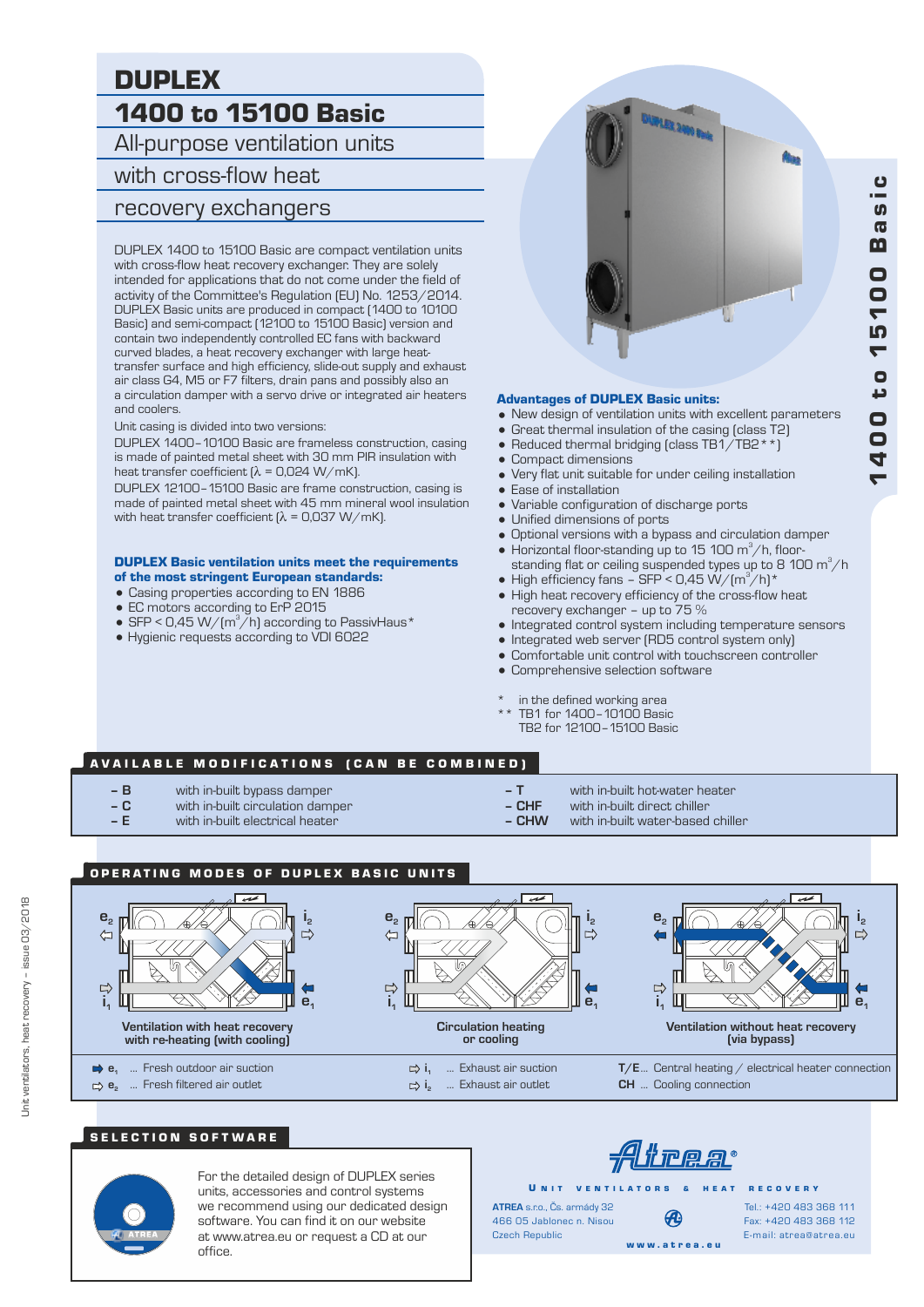## PERFORMANCE GRAPHS

#### D U P L E X B A S I C

| <b>DUPLEX Basic</b>                            |                                | 1400                                   | 2400    | 3400    | 5400    | 7 100   | 8 100   | 10 100    | 12 100                   | 15 100            |
|------------------------------------------------|--------------------------------|----------------------------------------|---------|---------|---------|---------|---------|-----------|--------------------------|-------------------|
| Supply air - max. $1$                          | $m^3h^4$                       | 650                                    | 2800    | 3970    | 5740    | 7750    | 8600    | 11 000    | 12 600                   | 16 000            |
| Extraction air $-$ max. $1$                    | Im <sup>3</sup> h <sup>1</sup> | 660                                    | 2780    | 4200    | 5800    | 7580    | 8500    | 100<br>11 | 12 550                   | 15950             |
| Heat recovery efficiency <sup>2)</sup>         | $\%$                           | up to 75 %                             |         |         |         |         |         |           |                          |                   |
| Number of versions and positions               | $\overline{\phantom{0}}$       | see table "Mounting positions", page 4 |         |         |         |         |         |           |                          |                   |
| Weight <sup>3</sup>                            | kg                             | 180-260                                | 190-270 | 280-360 | 310-380 | 360-440 | 470-550 | 570-660   | 250-13801                | 470-1650          |
| Max. power input                               | kW                             | 0.7                                    | 1.4     | 2.7     | 4,8     | 6.1     | 7,4     | 10,3      | 10,5                     | 12,3              |
| Voltage                                        | $\vee$                         | 230                                    |         |         |         |         | 400     |           |                          |                   |
| Frequency                                      | Hz                             |                                        |         |         |         | 50      |         |           |                          |                   |
| Revolutions - max.                             | $min-1$                        | 3 3 5 0                                | 2900    | 2980    | 2960    | 2700    | 2800    | 2570      | 2 130                    | 860               |
| Heating output $E$ low - max. $5$              | <b>kW</b>                      | 2.1                                    | 2.1     | 4,2     | 7,2     | 7,2     | 9.9     | 9.9       | $\overline{\phantom{m}}$ |                   |
| Heating output $E$ high – max. $5$             | kW                             | 4.2                                    | 4.2     | 8.4     | 10.8    | 12.6    | 14.7    | 14.7      | $\overline{\phantom{m}}$ | $\qquad \qquad -$ |
| Heating output $T - \text{max.}$ <sup>4)</sup> | kW                             | 20                                     | 27      | 34      | 51      | 64      | 76      | 94        | 104                      | 110               |
| Cooling output CHW - max. 41                   | <b>kW</b>                      | 12                                     | 18      | 25      | 35      | 51      | 60      | 68        | 77                       | 85                |
| Cooling output CHF - max. $41$                 | <b>kW</b>                      | 11                                     | 15      | 18      | 31      | 48      | 58      | 65        | 74                       | 82                |

 $\sqrt{1}$  Maximum flow rate through units at zero external pressure <sup>2)</sup> According to air volume

<sup>1</sup> Depending on equipment

<sup>4)</sup> Depending on register type, liquid and flow rates<br><sup>5)</sup> For detailed information please use our DUPLEX selection software.

#### P E R F O R M A N C E S U M M A R Y



#### HE AT RECOVERY EFFICIENCY



#### HEATING AND COOLING PERFORMANCES

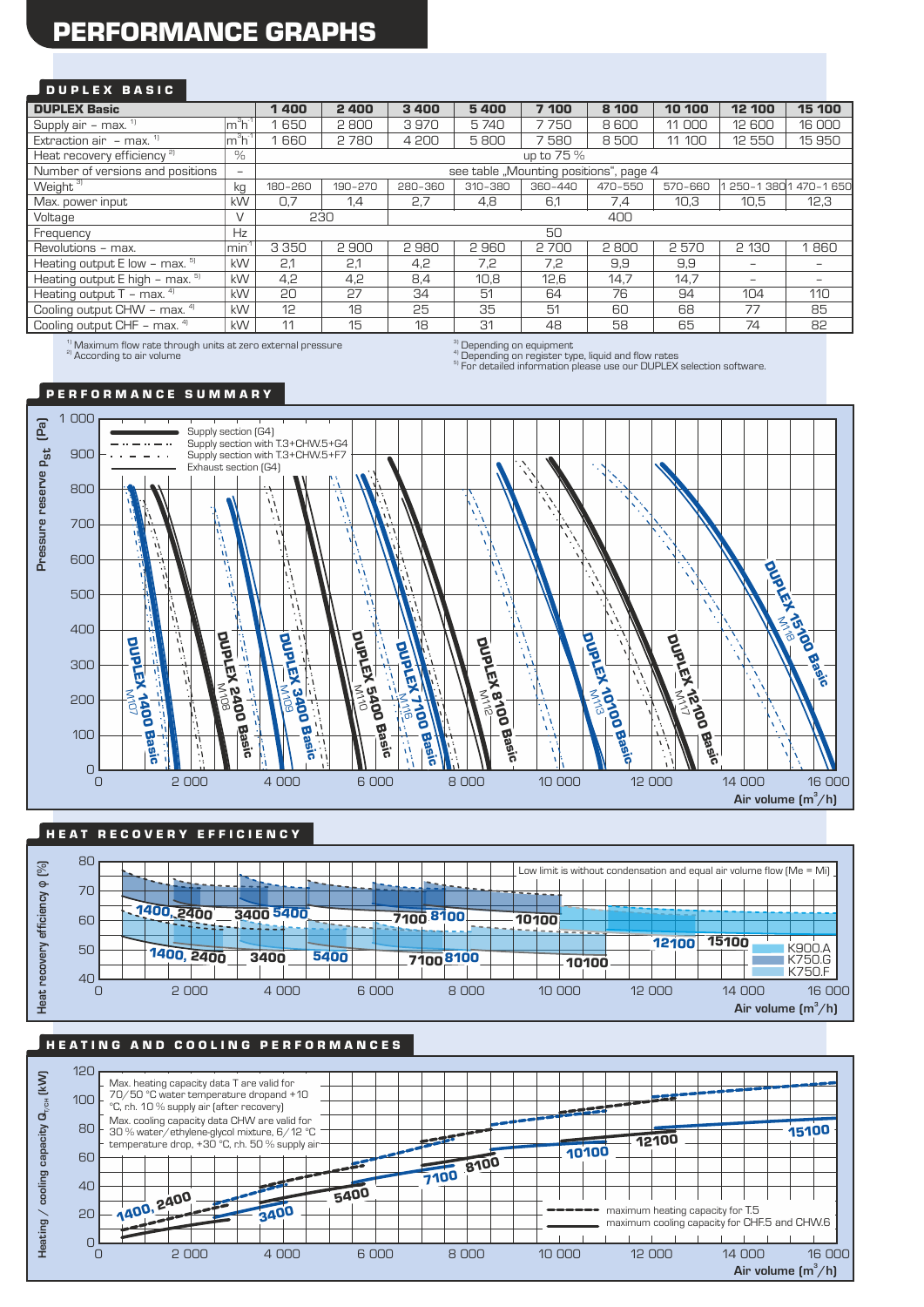## **DIMENSIONS**













गागेगाग







गागागा

(inlet only)





गागेगाग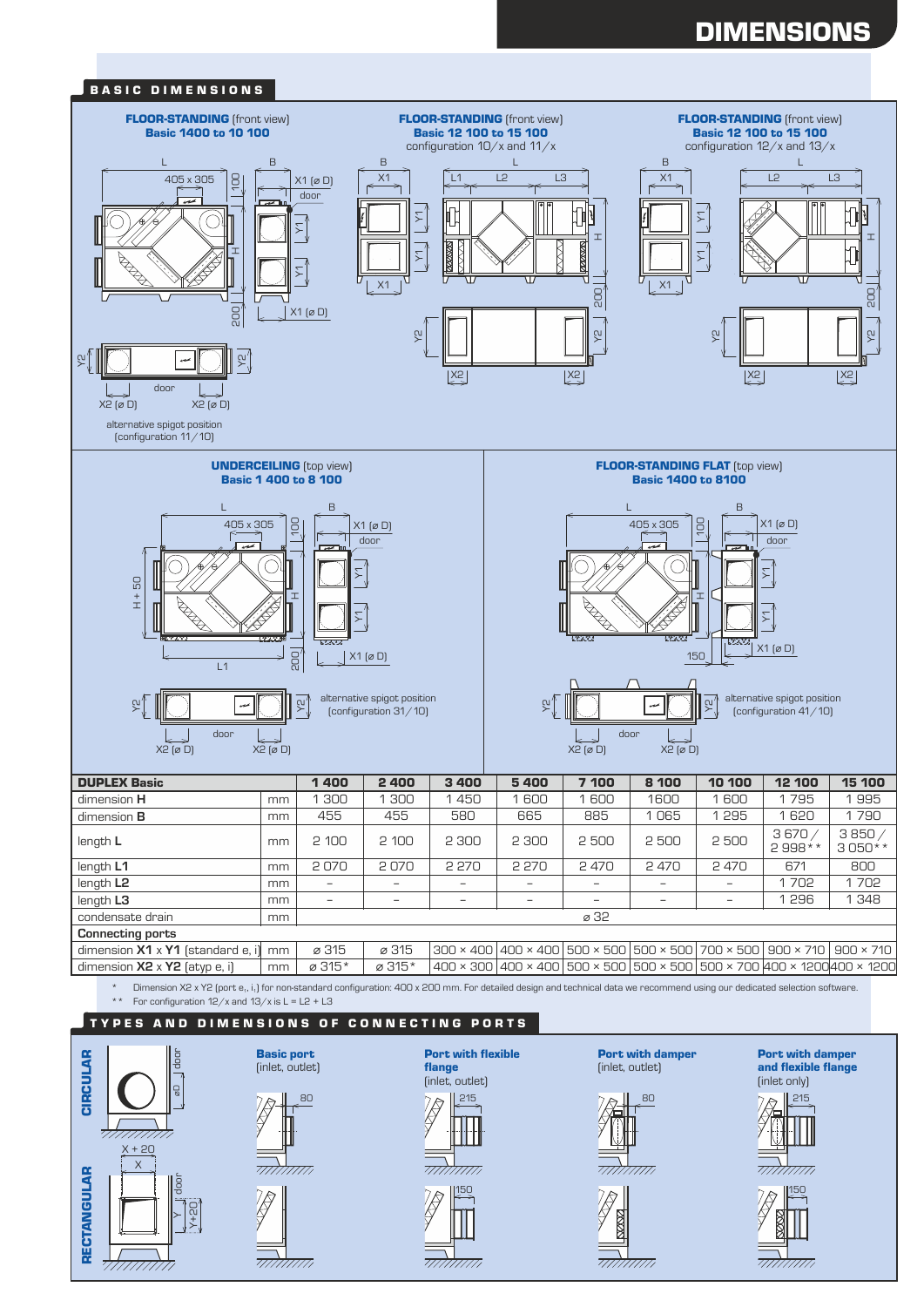## INSTALLATION VERSIONS AND CONNECTING PORTS

DUPLEX 1400 to 15100 Basic units are available in a range of versions to facilitate their installation in the machine room. This significantly increases options to install DUPLEX Basic units in cramped spaces.

For structural reasons and to ensure condensate drain it is not possible to have all units available in all mounting positions. Detailed drawings are shown in the summary table "Mounting positions".

DUPLEX Basic units are characterised by a wide range of accessories – the ports may be optionally fitted with flexible flanges and inlet ports may have shut-off dampers if required.

## MOUNTING POSITIONS



Note: For detailed design and technical data we recommend using our dedicated selection software.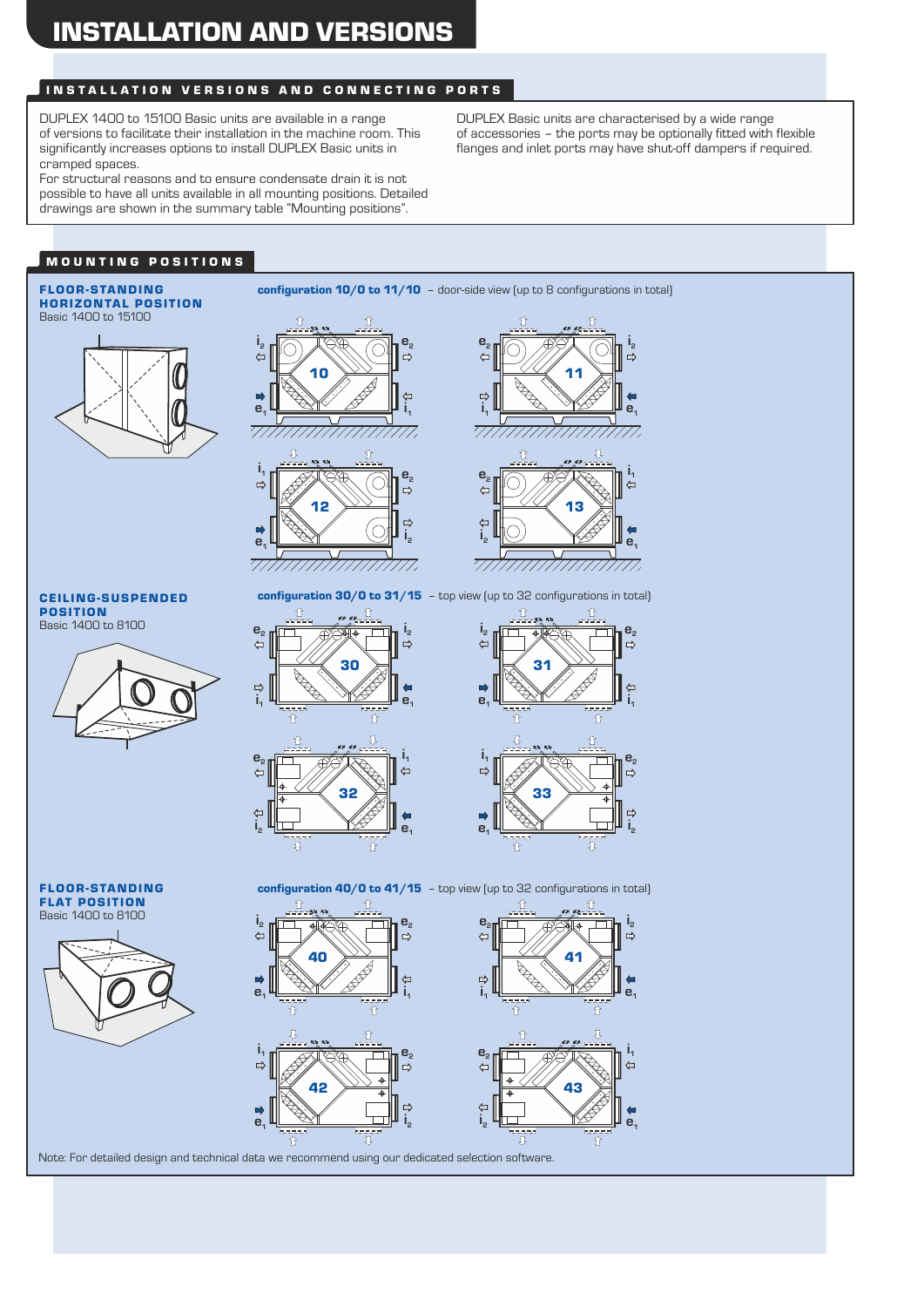#### HANDLING SPACE

DUPLEX units must be installed with the prescribed handling space around the unit in mind.

Below the unit at least 150 mm must be left to install the DN 32 condensate drain line. This line must run through a U-bend at least 150 mm high into a sewer. This space is easily provided when the steel supporting feet supplied as standard are used. Handling space in front of the unit must be maintained for opening the front door, replacing filters and providing servicing and installation access to each unit part.

Each drawing shows the minimum handling space. In addition, each unit must have the minimum handling space of 600 mm from the side of the control system electric switchboard according to CSN.

Units with a heating or cooling control manifold must have free space from the side of the manifold, too.



#### ACOUSTIC POWER L. AND ACOUSTIC PRESSURE

|                    |                                      | <b>Acoustic power L. [dB[A]]</b> |                      |                       |                       |      | <b>Acoustic pressure L. [dB(A)]</b> |  |
|--------------------|--------------------------------------|----------------------------------|----------------------|-----------------------|-----------------------|------|-------------------------------------|--|
| <b>Type</b>        | <b>Working point</b>                 | inlet $e_1$                      | inlet i <sub>1</sub> | outlet e <sub>2</sub> | outlet i <sub>2</sub> | unit | at distance of 3 m                  |  |
| DUPLEX 1400 Basic  | 1 000 $\text{m}^3/\text{h}$ [200 Pa] | 51                               | 55                   | 77                    | 76                    | 50   | 30                                  |  |
| DUPLEX 2400 Basic  | $2000 \text{ m}^3/\text{h}$ (200 Pa) | 55                               | 65                   | 86                    | 88                    | 56   | 35                                  |  |
| DUPLEX 3400 Basic  | $3000 \text{ m}^3/\text{h}$ [200 Pa] | 73                               | 69                   | 95                    | 88                    | 67   | 47                                  |  |
| DUPLEX 5400 Basic  | 4 500 m <sup>3</sup> /h (200 Pa)     | 77                               | 64                   | 98                    | 85                    | 64   | 43                                  |  |
| DUPLEX 7100 Basic  | 6 000 $\text{m}^3/\text{h}$ (200 Pa) | 62                               | 63                   | 87                    | 85                    | 63   | 43                                  |  |
| DUPLEX 8100 Basic  | 7 500 m <sup>3</sup> /h (200 Pa)     | 71                               | 64                   | 95                    | 88                    | 64   | 44                                  |  |
| DUPLEX 10100 Basic | $9500 \text{ m}^3/\text{h}$ [200 Pa] | 83                               | 80                   | 89                    | 93                    | 62   | 41                                  |  |
| DUPLEX 12100 Basic | 11 000m <sup>3</sup> /h (200 Pa)     | 70                               | 71                   | 92                    | 93                    | 70   | 50                                  |  |
| DUPLEX 15100 Basic | 14 000m <sup>3</sup> /h (200 Pa)     | 70                               | 68                   | 91                    | 94                    | 65   | 45                                  |  |

**DUPLEX 15100 Basic**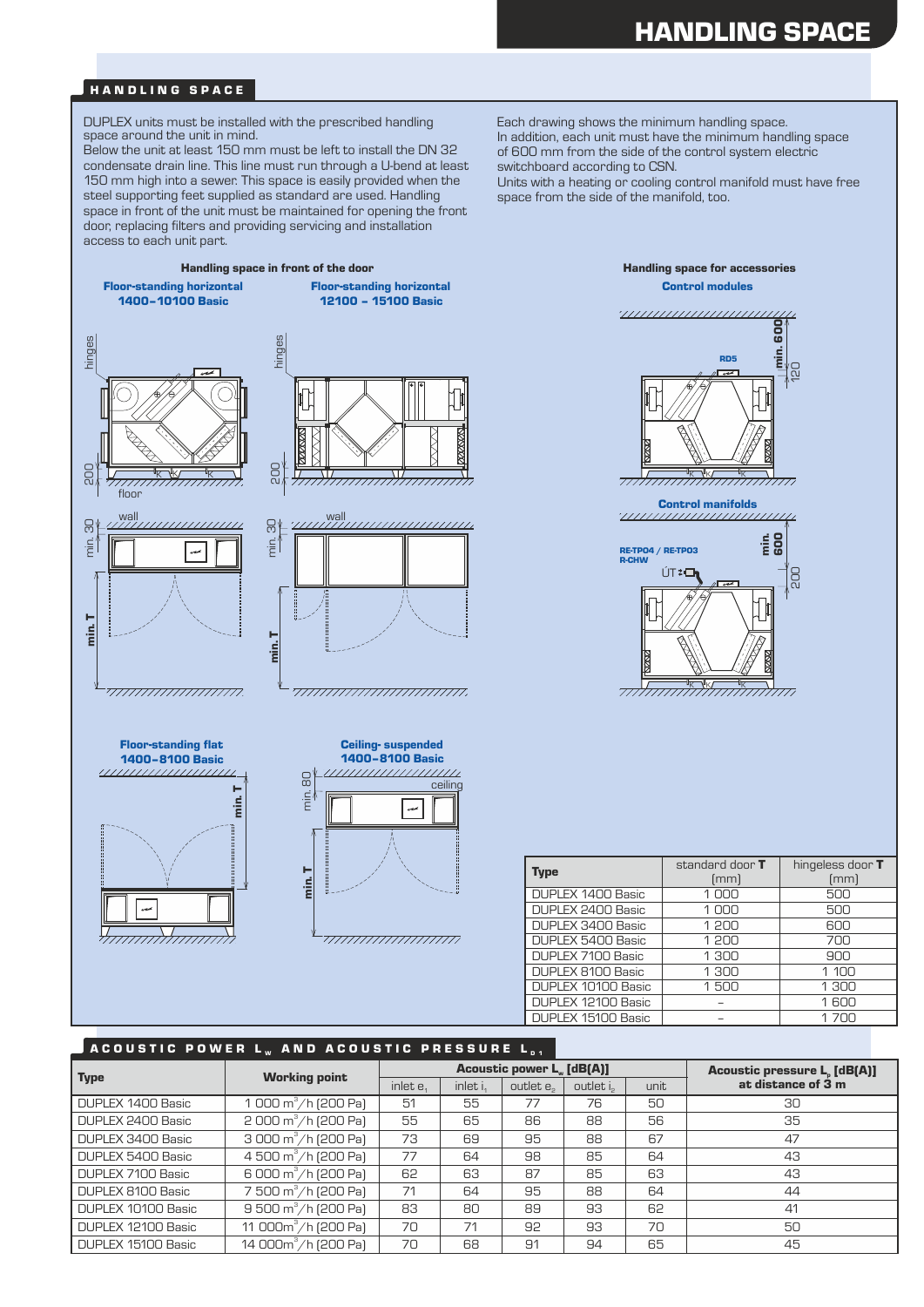#### D U P L E X B A S I C – B A S I C U N I T



#### **DUPLEX 1400–10100 Basic**

The compact unit consists of supply and exhaust centrifugal fans with electric motors in anti-vibration mounting, removable crossflow air-to-air heat recovery core assembled from thin plastic plates, removable G4, M5 or F7 supply and exhaust air filters, and a condensate pan with flexible hose. A front door enables easy access to all built-in components and filters. **DUPLEX 12100–15100 Basic**

The unit consists of 3 separate sections:

1 – supply free-wheel fan with electric motors in anti-vibration mounting, removable supply filter G4, M5 or F7

- 2 cross-flow heat recovery exchanger
- 3 exhaust free-wheel fan with electric motors in anti-vibration mounting, removable exhaust filter G4, M5 or F7 A front door enables easy access to all built-in components and filters.



#### Fans

All units are equipped with high-efficiency fans (ebm-papst and Ziehl Abegg) with free-running impellers and backward curved blades. Whole range of DUPLEX 1400 to 10100 Basic fans meets the requirements of the European directive ErP 2015.



#### Heat recovery core

For every DUPLEX 1400–10100 Basic unit size are two heat recovery exchanger types available (K750.F and K750.G), that differs in heat recovery efficiency and pressure loss, for DUPLEX 12100 and 15100 Basic units is available single type K900.A.

#### DUPLEX BASIC - MODIFICATION DESCRIPTION



#### $By-pass$   $[, B"$

By-pass of the plate heat recovery core on supply air side. By-pass consists of an opposed-blade damper and an actuator. It is fitted next to the recovery core inside the unit; it does not increase size of the unit. The standard actuator is BELIMO 24 V; other types are available upon request.



#### Mixing damper ("C")

The mixing damper is used to mix exhaust and supply air. Circulation valve consists of an opposed-blade damper and actuator. It is fitted next to the recovery core inside the unit, it does not increase the size of the unit. The standard actuator is BELIMO 24 V; other types are available upon request.



#### Hot water heating coil ("T")

Built-in water-to-air three-row (possibly multi-row) heating coil; made of copper pipes and aluminum fins. Designed for systems up to 110 °C and 1,0 MPa. The coil is standardly equipped with flexible connection and a steam-gas capillary thermostat for freeze protection. Units in modification T (with heating coil) must be equipped with e<sub>1</sub> supply air shutoff damper; an actuator with springreturn function is recommended. A coil hydraulic kitfor heating capacity control of RE-TPO4 or RE-TPO3 type can be supplied with the coil upon request.



#### Electric heating coil ("E")

Integrated electric heating coils consist of PTC (Positive Temperature Coefficient) cells; they are generally used to heat up supply air. By default, electric heating coils always include protective thermostats (operational as well as emergency with manual reset) and regulation module KM featuring power switching elements with so called "zero" switching function (SSR). Built-in electric heating coils are offered in the 1400–10100 Basic units in two power options (basic and powerful). For more information please refer to the selection software DUPLEX.



#### Direct expansion (DX) coil ("CHF")

A built-in coil made of copper pipes and aluminum fins, including a condensate pan with individual condensate drainage and a pressure switch for freeze alarm. Three- or multi-row coils with various evaporate temperature are chosen depending on capacity required, refrigerant type and air parameters. Optionally it is possible to deliver double-circuit evaporator in division 1:1 or 1:2, or completely atypical with needed capacity.



#### Chilled water cooling coil ("CHW")

A built-in coil made of copper pipes and aluminum fins, including a condensate pan with individual condensate drainage. Threeor multi-row coils are chosen depending on capacity required, cooling medium type and air parameters. The cooling coil can be equipped with the R-CHW2 or R-CHW3 hydraulic kit on request.

CHF.x

T.x

T.x

CHW.x



Me.xxx; Mi.xxx

K.750.x, K.900.A

C.x

B.x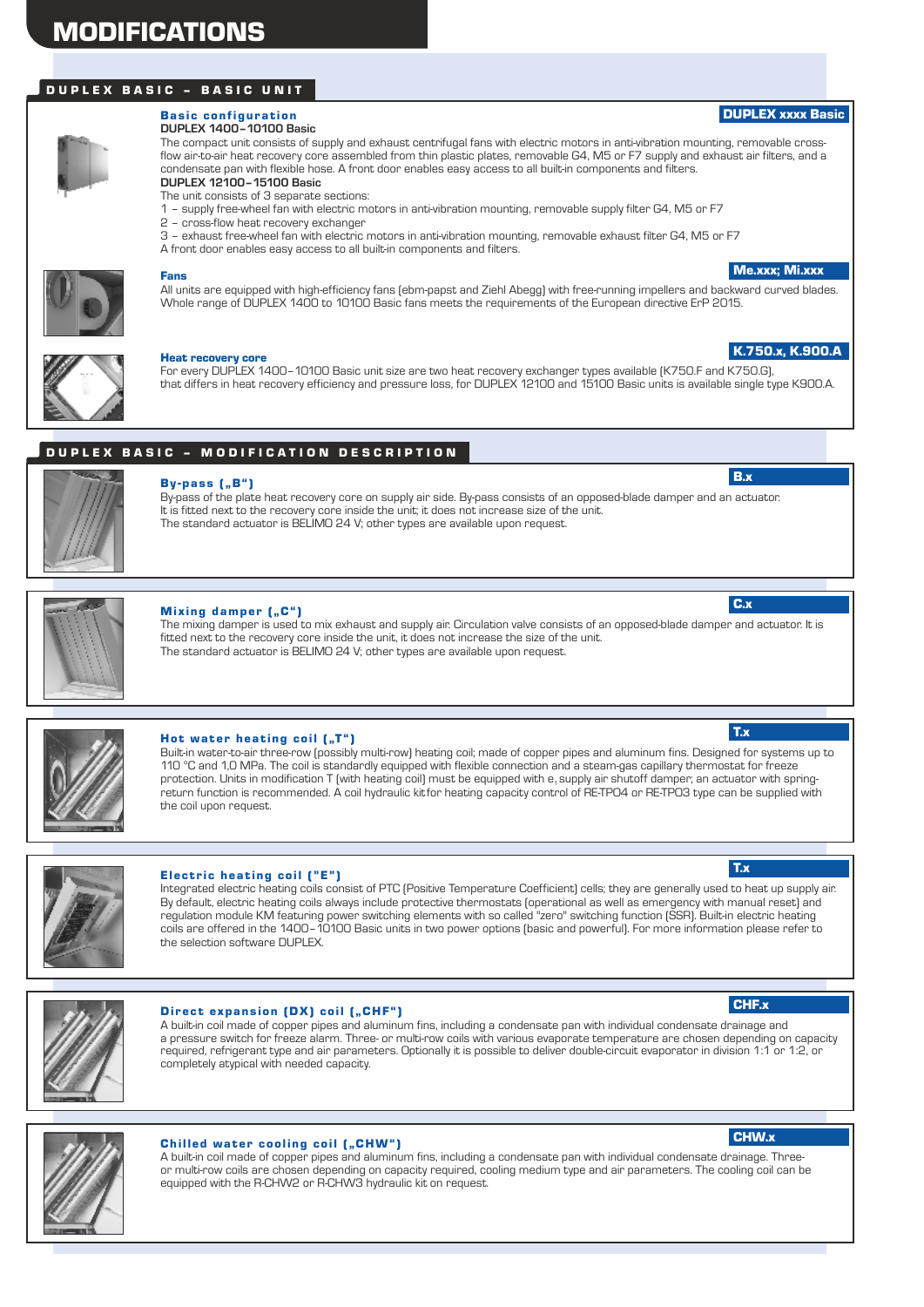## ACCESSORIES

#### OTHER OPTIONAL ACCESSORIES (BASIC OVERVIEW)

# Shutoff damper  $e_1$ ; i<sub>1</sub>

Shutoff dampers standardly fitted with BELIMO actuators are located in the air inlet port. The following damper types are available: -- **fresh air damper e** - mandatory for C **<sup>1</sup>** modification (with mixing damper) and T modification (with heating coil)

-- **exhaust air damper i<sup>1</sup>**

## Heating coil hydraulic kit

#### RE-TPO.x

Ke.xxx; Ki.xxx



Its function is to control heating capacity of a heating coil. It consists of a three-speed pump, two globe shutoff valves and connection pipes. Further equipment depends on the type: –**RE-TPO4** – four-way mixing valve with an actuator for digital control system –**RE-TPO3** – three-way mixing valve with an actuator for digital control system



#### **Air filtration**

#### Fe.xxx; Fi.xxx

All DUPLEX Basic units can be equipped with supply or exhaust air filtration of M5 or F7 class instead of standard G4 class. Pressure drop of the filter is then 50 to 100 Pa (clean filter) depending on air flow rate, unit type and dirt accumulated.

# Cooling coil

#### R-CHW.x

hydraulic kit Its function is to control cooling capacity of a chilled-water cooling coil. It always consists of two globe shutoff valves and connection pipes. Further equipment depends on the type:

- **–R-CHW3** three-way mixing valve with an actuator
- **–R**-**CHW2** throttling valve with an actuator for digital control system

#### **Tube manometers** MFF

Accessory for filters for simple view of current pressure drop. The tube manometers are obligatory for hygienic unit design in accordance with the VDI 6022.

#### Delivery of diassembled unit

All units can be delivered dismantled on request. The unit is to be assembled by rivets and bolts directly on site, therefore the unit can be installed in inaccessible location. Casing insulation class T2, thermal bridging class TB1.



## Hot water heating

coil (TPO) Separately supplied coil for installation into round duct.

It is suitable for cramped locations, where it is impossible to put the coil inside the unit, as well as for rooftop units. The coil is standardly equipment with the steamgas capillary thermostat. Capacities and diameters can be found in respective catalogue sheets.



#### Constant air flow CF.XXX

and pressure Manometers reading fan pressure together with controls, enables intelligent fan control of preselected airflow. This accessory assumes the unit is equipped with ATREA digital control system. Using a second manometer (optional accessory) in the supply air duct enables the user to control constant pressure in the supply duct.



#### Hingeless door

When needed it is possible to deliver door without standard hinges – than necessary manipulation space is reduced. DUPLEX 12100 and 15100 Basic are supplied hingeless standardly.



## FK.x

filters Replacement filter cartridges in different sizes based on the unit type. Available in G4, M5 and F7 filtration class.



#### Flex ible **connections**

Round and rectangular ports can be equipped with flexible connections upon request.



#### TPO EPO-V (EPO-V)

Separately supplied heating coil to be fitted into round or rectangular duct. Capacities and diameters can be found in respective catalogue sheets.



#### Electric preheaters EPO-V EPO-V

EPO-V electric heating coils to provide the antifreeze protection of the heat recovery exchanger when equal-pressure ventilation is continuously required. It is installed inside a duct on the outdoor supply air side of the unit  $[e_1]$ . This accessory assumes the unit is equipped with ATREA digital control system.



#### External switchboard

It is possible to supply control module in external version with various cable length.



H.P